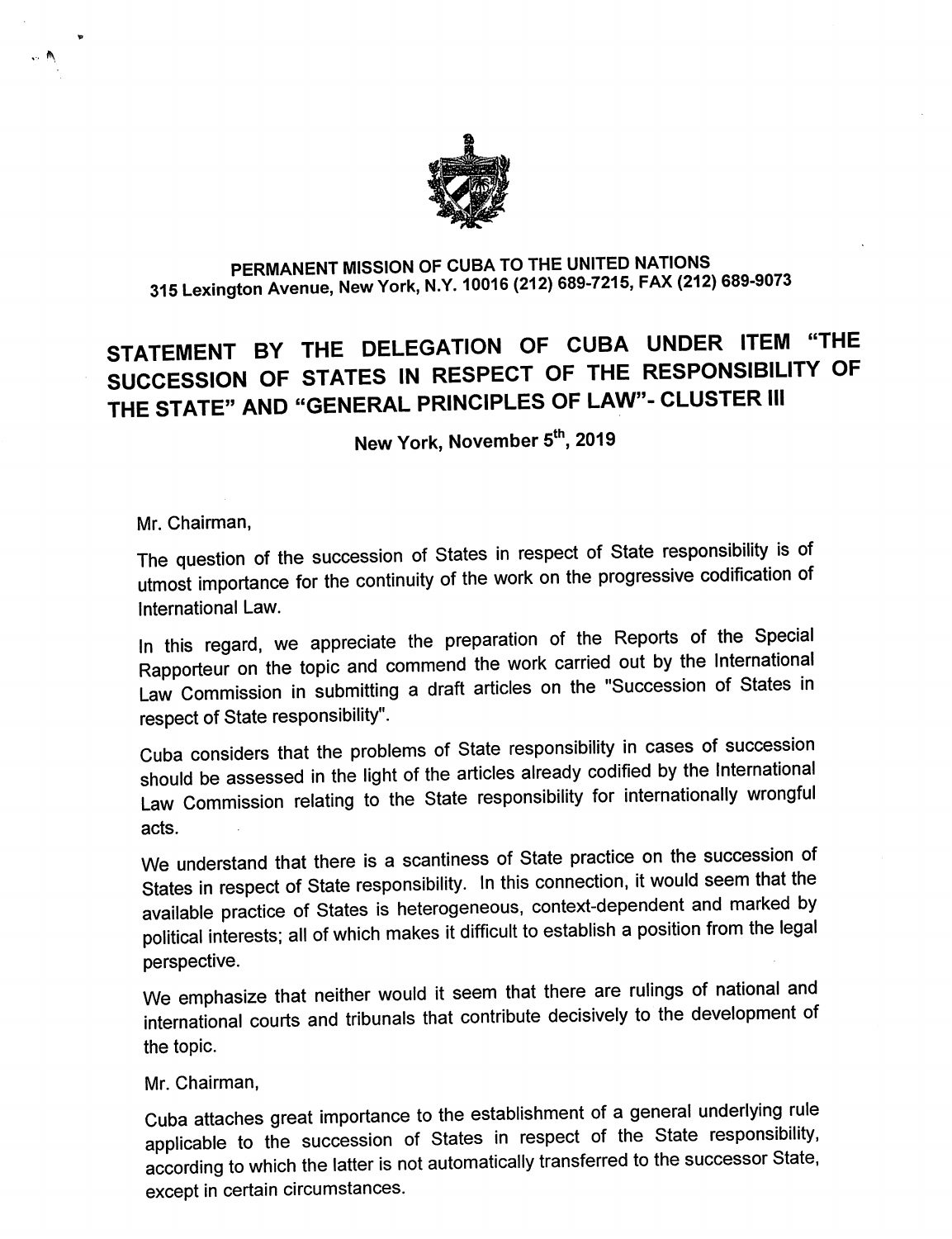We consider it prudent and necessary that attempts be made to clarify to what extent each of the draft articles will constitute a case of progressive development or codification of International Law.

À.

 $\mathcal{A}$ 

We advocate and urge that the consistency of the work of the Commission with the work already carried out be kept, in particular, with the articles on the responsibility of States for internationally wrongful acts, both in terms of terminology and substance.

We highlight the incorporation into paragraph 2 of draft article 1 presented by the Special Rapporteur in his first report on the topic relative to the subsidiarity of the draft articles, which will be applied in the absence of agreement between the parties.

Mr. Chairman,

Cuba considers it necessary to study exhaustively the issues regarding responsibility, taking into account each specific type of succession. We suggest that the Commission clarify whether lex data or lex ferenda is being established in these draft articles that it is elaborating.

We believe that it is too early to make a decision on the final form of the Commission's work on this topic, a decision that can be made at a subsequent stage and depending on the evolution of the topic.

Mr. Chairman,

We stress the importance of the topic "General Principles of Law" for the work of the International Law Commission, the Sixth Committee of the United Nations General Assembly and for the work of international courts and tribunals.

This is the only source of law that has not been discussed by the Commission. The examination of the topic would, therefore, be the next logical step, following the Commission's work on the law of treaties, customary international law and jus cogens.

Although rapporteur Vázquez Bermúdez's first report is preliminary and introductory in nature, it may help to lay the foundation for the future work of the Commission on this topic, as well as to seek the views of the members of the Commission and States in this regard. This work could provide a broad overview of the three main sources of international law.

Given the importance of this topic, Cuba is following up the Commission's debates on this issue, as well as any exchanges that may take place on the subject during the current session of the General Assembly.

We believe that the general principles of law could fill the gaps existing in the conventional or customary law.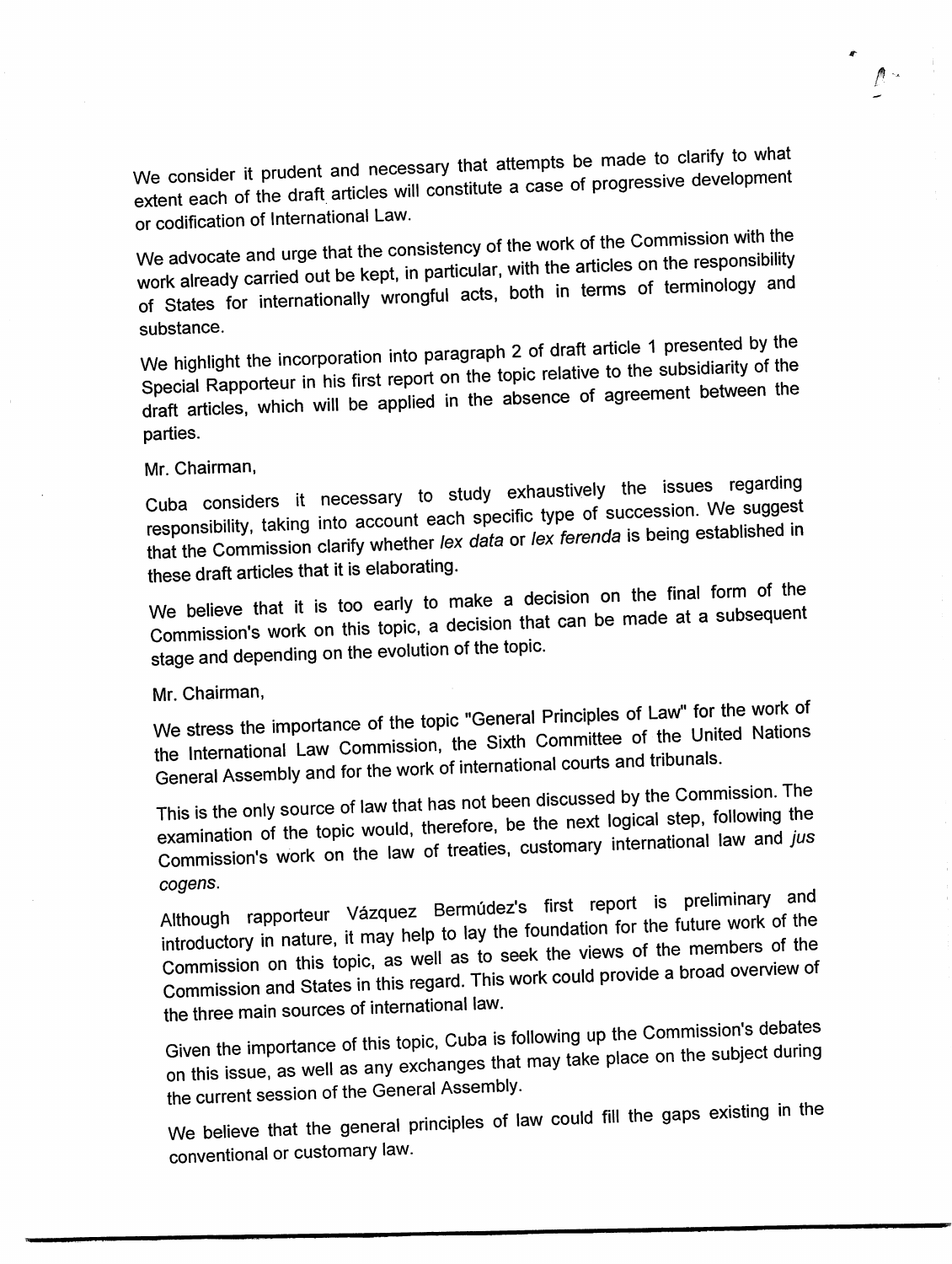Cuba views positively that some of the aspects presented in the first report of rapporteur Vázquez Bermúdez enjoy a common understanding among the experts of the Commission. We highlight, for example, the legal nature of the general principles of law as a source of international law, the relationship of the general principles of law with other sources of international law, especially customary law, and the need to identify the general principles of law.

We take note of the common understanding of the Commission's experts in relation to the fact the general principles of international law comprise the legal principles that are common to national laws.

Mr. Chairman,

大图

We welcome the agreement of the Commission to replace the term "civilized nations". That term has a colonialist connotation, which does not fit in the current system of international relations, based on the sovereign equality among States.

Cuba shares the view that possible conclusions with commentaries could contribute to guide States, international organizations, courts, tribunals and other entities that use the general principles of law as a source of international law.

Likewise, in other core issues more analysis and discussions are needed to arrive at possible consensus or common understandings. For example, with regard to the general principles of law outside the awards of the International Court of Justice and the possibility that the general principles of law derive from international law. In this endeavor, the contribution of international organizations. States and tribunals may be useful.

Despite a significant number of references made to the general principles of law in various areas of international law, the methodology for identifying those principles remains unclear.

We call upon the Commission to continue discussions to determine whether those principles inherent to the international law could also be considered as general principles of law.

We consider that although the general principles of law constitute a subsidiary source, they have an indubitable autonomous character, since the very moment they acquire their own validity and have been mentioned separately and explicitly by article 38 of the Statute of the International Court of Justice.

Mr. Chairman,

Allow me to address an issue of particular importance to my country. It is the socalled "responsibility to protect". It would be a mistake to establish the concept of "responsibility to protect" as a general principle of law. This "responsibility" is far from becoming a principle of International Law. It is only a concept whose characteristics, rules of application and evaluation mechanisms are far from being defined and agreed.